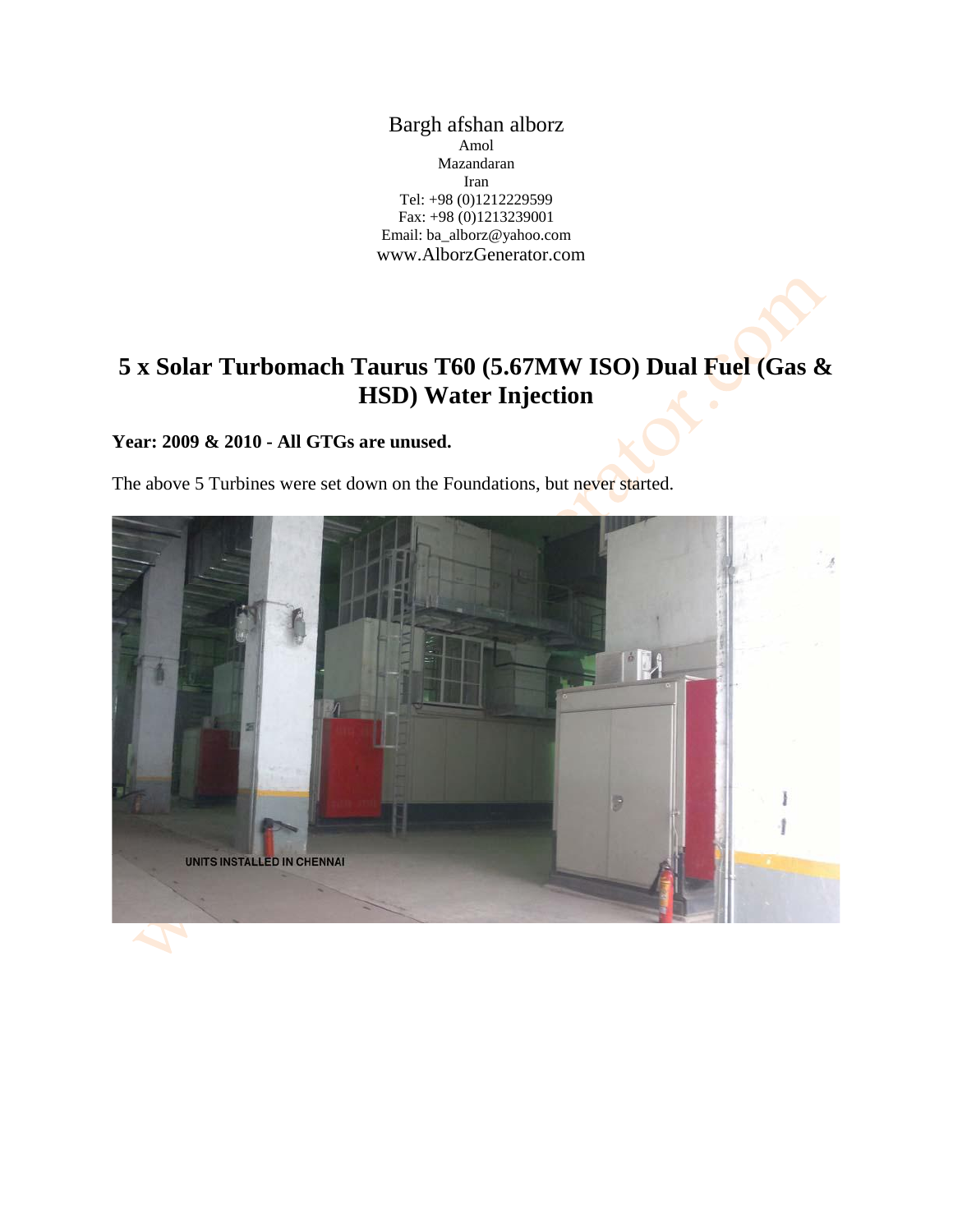

# **Gas Turbine Generator Module**

**Industrial Gas Turbine** Taurus 60 (T60-7901), Compressor assembly, Turbine and combustor assembly, Combustion system

**Reduction Gear:** Two stage, star compound epicyclic type

**Coupling & AC Synchronous Generator** 50 Hz, 11 kV, Brushless excitation system Protection IP21, Insulation class H, Temperature Rise class F, Self-ventilated air cooled Accessories and instrumentation

**Starting System** Hydraulic start motor, Hydraulic oil filter, Hydraulic pump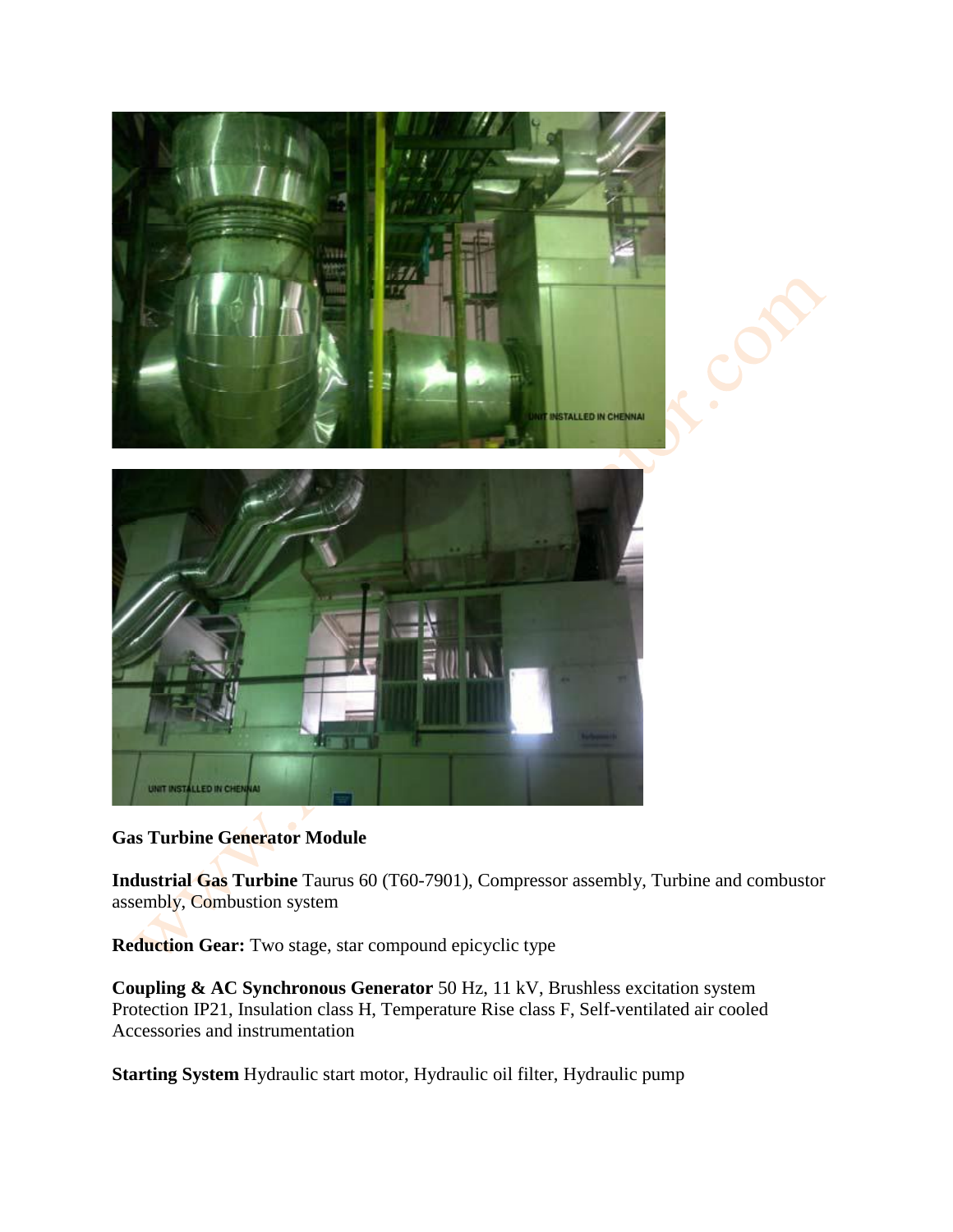**Dual Fuel System** - **Natural Gas Fuel System-** Gas filter, Fuel shutoff valves, Fuel control valve, Fuel manifold, Instrumentation, Internal piping, Gas flow meter

**Liquid Fuel System -** Duplex filter, High pressure speed controlled pump, Filter, Fuel shutoff valves, Fuel manifold, Air assist system, Drain tank, Instrumentation, Internal piping,

**Water Injection System -** Water inlet filter, Motor driven pump, Valves and control devices,

**Lubrication System -** Lube-oil tank, Lube-oil heater, Main lube-oil pump, Pre/post lube-oil pump, Lube oil cooler, duplex lube-oil filter, Electrostatic vapour extractor, Indicators and instrumentation Internal piping

**GT Compressor Washing System** off-line and on-line, Water tank, Water manifold, Instrumentation & Internal piping, On-line washing system,

#### **Base Frame w Vibration Dampers** 6

**Sound Enclosure** 85 dB(A) at 1m ,green field conditions Air filter housing, Alarms & Instrumentation

**Ventilation air filter system:** Electric Motor driven air blowers, Pneumatically driven air shutters

**TUMATRONIC S4 Turbine Control System -** Backup Failsafe PLC, PC "Real time", PC HMI with touch screen TFT, Profibus acquisition modules

**Generator Control, Synchro. & Auxiliary System -** Generator measurement unit, Generator voltage regulation, Generator protection, SPM Synchroniser, Vibration monitoring system, Gas leakage detection system, CosPhi Card

**Control System Interface -** Signal exchange, Standard connection with supervisory control systems, Desktop remote PC - installed in customer control room, Client supervision control system interface, data processing excluded

## **AC Supply System, DC Supply System Starting Cubicle**

24 V/DC battery charger, 24 V batteries 1 set, 24 V distribution bus

**Fire Detection & Extinguishing Equipment -** Electronic control unit, Infra-red detectors, Release push-button, Horn & light signalisation, Spray nozzles, CO2 bottles

#### **TECHNICAL PERFORMANCE PARAMETERS**

Gas Turbine Generator Set Mode T60 Fuel Natural Gas

| <b>Fuel Composition</b> | Methane (CH4) % Vol. 84.4999 |
|-------------------------|------------------------------|
|                         | Ethane $(C2H5)$ " $9.0000$   |
|                         | Propane $(C3H8)$ " 3.0000    |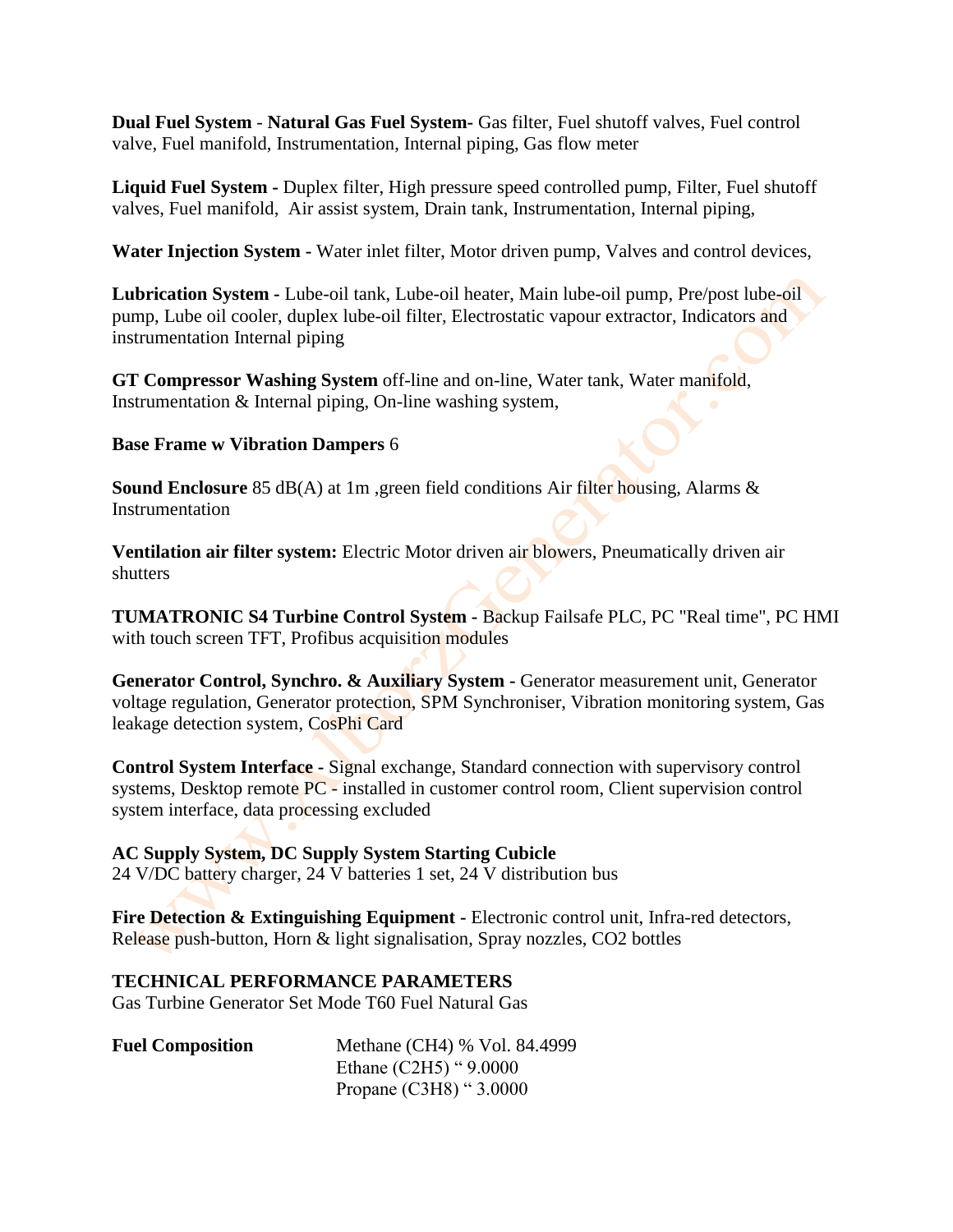|                             | I – Butane (C4H10) " $2.0000$                                        |
|-----------------------------|----------------------------------------------------------------------|
|                             | I - Pentane (C5H12) " 0.2500                                         |
|                             | Nitrogen (N2) "1.2500                                                |
|                             | Sulphur Di Oxide (SO2) " 0.0001                                      |
| <b>Reference Conditions</b> | Site Altitude m.a.s.l. 230; Relative Humidity % 60                   |
|                             | Engine air inlet temperature °C 15                                   |
|                             | Inlet duct pressure loss mm H2O 75                                   |
|                             | Exhaust duct pressure loss mm H2O 250                                |
|                             | Frequency 50 Hz Power factor 0.80 (lagging)                          |
|                             | Generator Voltage 11 kV Min. fuel gas pressure $1500 \text{ kPa(g)}$ |
|                             |                                                                      |

**Guaranteed Gas Turbine Performances (without water injection)**

Electric power at alternator terminals kW 5'165; Heat Rate kJ/kWh 11'845

#### **Nominal Exhaust Data at Full load**

Exhaust gas temperature °C 508; Exhaust gas flow Kg/h 73989 Exhaust heat cooled to 170ºC KWth 7583

#### **Guaranteed Emissions at full load**

NOx emissions with water injection < 100 ppmy @  $15\%$  O2 CO emissions < 50 ppmy @ 15%O2,

## **Sound Guarantees** Sound pressure level at 1 meter distance dBA 85

#### **Notes**

- 1. The fuel composition will be as above and in accordance with Solar Fuel Specifications ES-9-98.
- 2, The performance test of the Gas Turbine is based on ISO 2314 and PCT 1985-22.
- 3. The turbine compressor will be cleaned prior to the performance test. Air filters shall be in new and clean condition.
- 4. The plant is operated in continuous duty, under normal operating conditions.
- 5. For NOx guarantee water to fuel ratio is 0.3 kgH2O/kg fuel and the GT is at Full Load.
- 6. NOx is measured as NO and is based upon 1/2 hour measuring average value.
- 7. CO is based upon 1/2 hour measuring average value.